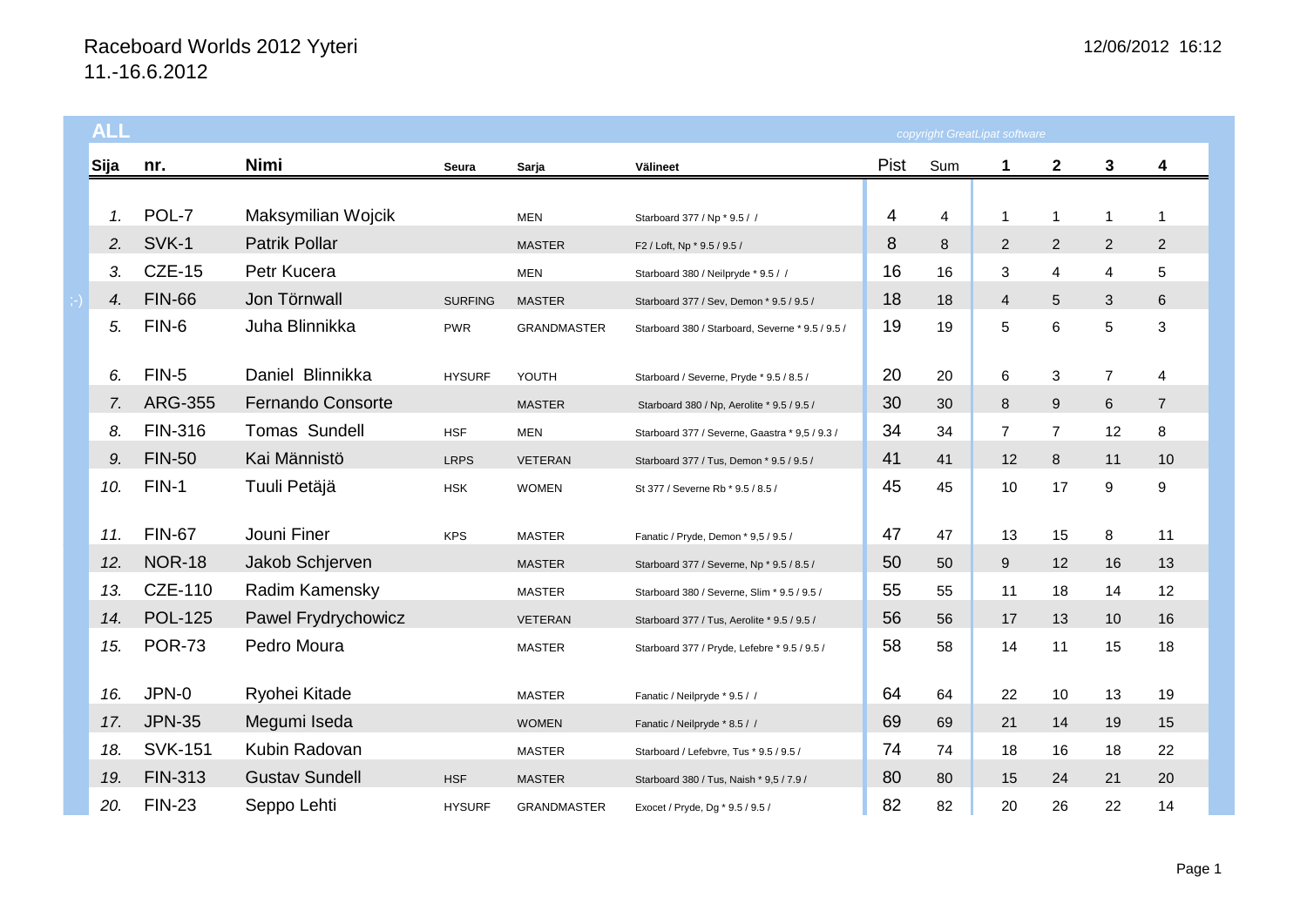| 21. | <b>SWE-64</b>  | Johan Ekstedt            |               | <b>MASTER</b>      | Fanatic / Neilpryde * 9.5 / /                   | 82  | 82  | 19 | 25 | 17 | 21        |
|-----|----------------|--------------------------|---------------|--------------------|-------------------------------------------------|-----|-----|----|----|----|-----------|
| 22. | <b>FIN-808</b> | Heikki Reijonen          |               | <b>GRANDMASTER</b> | Fanatic / Tus, Np * 9.5 / 8.4 /                 | 89  | 89  | 16 | 20 | 26 | 27        |
| 23. | CZE-113        | Pavel Kamensky           |               | <b>MASTER</b>      | Starboard 380 / Severne, Gaastra * 9.5 / 8.3 /  | 93  | 93  | 23 | 21 | 24 | 25        |
| 24. | <b>ARG-82</b>  | Dantel Ocampo            |               | <b>GRANDMASTER</b> | Starboard Formula 380 / Np * 9.5 / 9.5 /        | 94  | 94  | 29 | 28 | 20 | 17        |
| 25. | <b>AUS-368</b> | <b>Richards Reynolds</b> |               | <b>GRANDMASTER</b> | Starboard 377 / Severne * 9.5 / 8.5 /           | 94  | 94  | 27 | 19 | 25 | 23        |
| 26. | <b>POL-236</b> | Adam Chalupczak          |               | <b>MEN</b>         | Starboard 380 / Demon, Gaastra * 9.5 / 8.2 /    | 104 | 104 | 24 | 29 | 27 | 24        |
| 27. | <b>FIN-153</b> | <b>Tero Toivonen</b>     | <b>KPS</b>    | <b>GRANDMASTER</b> | Exocet Rs D2 / Tushingham, Pryde * 9,5 / 9.5 /  | 105 | 105 | 30 | 23 | 23 | 29        |
| 28. | <b>SWE-118</b> | <b>Rikard Almqvist</b>   |               | <b>GRANDMASTER</b> | Exocet / X.O Sail * 9.5 / /                     | 107 | 107 | 25 | 22 | 30 | 30        |
| 29. | <b>NOR-40</b>  | <b>Arne Nervik</b>       |               | <b>GRANDMASTER</b> | Starboard 377 / Severne, Aerolite * 9.5 / 9.5 / | 114 | 114 | 26 | 32 | 28 | 28        |
| 30. | FIN-1001       | Jouni Hellman            | <b>HYSURF</b> | <b>GRANDMASTER</b> | Starboard 377 / Severne * 9.5 / 8.5 /           | 116 | 116 | 28 | 33 | 29 | 26        |
| 31. | <b>FIN-411</b> | <b>Teemu Laitinen</b>    | <b>KSPS</b>   | <b>MASTER</b>      | Starboard 380 / St, Sev * 9.5 / 9.5 /           | 125 | 125 | 33 | 30 | 31 | 31        |
| 32. | <b>FIN-413</b> | <b>Feodor Gurvits</b>    | <b>KSPS</b>   | <b>MEN</b>         | Starboard 380 / Aerolite, Loft * 9.5 / 9.5 /    | 126 | 126 | 32 | 27 | 35 | 32        |
| 33. | <b>FIN-111</b> | Pentti Lujanen           | <b>KSPS</b>   | <b>VETERAN</b>     | Starboard 380 / Lefebre, Tus * 9.5 / 8.5 /      | 134 | 134 | 36 | 31 | 33 | 34        |
| 34. | <b>FIN-888</b> | Esa Reijonen             | <b>HYSURF</b> | <b>VETERAN</b>     | Mistral / Lefebre, Np * 9.5 / 8.4 /             | 134 | 134 | 35 | 34 | 32 | 33        |
| 35. | <b>SVK-31</b>  | <b>Jozef Pollak</b>      |               | VETERAN            | Starboard 377 / Starboard, Tus * 9.5 / 8.5 /    | 143 | 143 | 37 | 36 | 34 | 36        |
| 36. | <b>ESP-57</b>  | Luis Alceda              |               | <b>MASTER</b>      | Starboard 377 / Severne * 9.5 / /               | 145 | 145 | 31 | 37 | 39 | 38        |
| 37. | <b>FIN-315</b> | Olof Sundell             | <b>HSF</b>    | <b>VETERAN</b>     | Mistral / Tus, Naish * 9,5 / 8.4 /              | 145 | 145 | 34 | 40 | 36 | 35        |
| 38. | <b>FIN-412</b> | Anna Arosilta- Gurvits   | <b>KSPS</b>   | <b>WOMEN</b>       | Starboard 377 / Severne, Simmer * 8.5 / 7.5 /   | 155 | 155 | 40 | 38 | 37 | 40        |
| 39. | <b>CZE-206</b> | <b>Vladimir Haken</b>    |               | <b>MEN</b>         | F2 / Severne * 9.5 / 8.5 /                      | 157 | 157 | 39 | 39 | 40 | 39        |
| 40. | FIN-1820       | Jorma Kotro              | <b>KPS</b>    |                    | Starboard / Np * 9.5 / /                        | 158 | 158 | 38 | 35 | 38 | $47$ /DNF |
| 41. | <b>FIN-220</b> | <b>Risto Kontturi</b>    |               | <b>VETERAN</b>     | Starboard 380 / Tus, Ka * 9.5 / 8.5 /           | 161 | 161 | 41 | 42 | 41 | 37        |